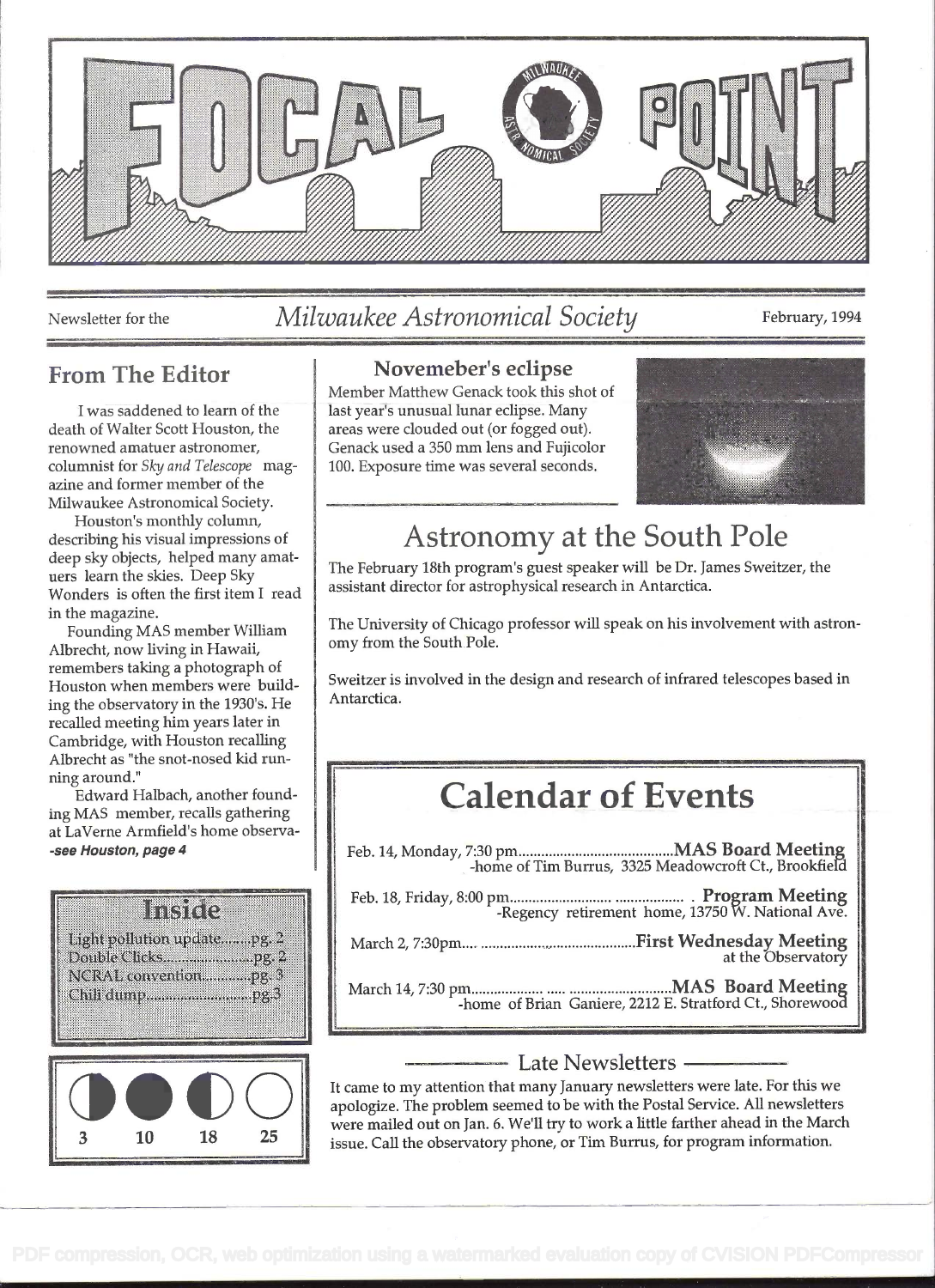### Light pollution update - Double Clicks

-by Dan Koehier

Assembly Bill 344 relating to the regulation of outdoor lighting fixtures now being debated before the Wisconsin State Legislature passed its first critical test on January 12. By a margin of 8 to 3, the twelve member Environmental Resources, Energy, and Utilities Committee (EREUC) voted to pass the legislation on to the Senate/Assembly Joint Finance Committee. The vote came after Rep. Judith Robson attached a Substitute Amendment relating to holiday lighting to the Bill. There were no other changes to the Bill as reprinted in the December 1993 Focal Point.

AB 344 again needs your support as debate on it begins in the Joint Finance Committee. As with the EREUC members, I am asking that you write or phone one or more (preferably all) of the legislators on this committee and voice your strong support of the Bill. Their names, addresses, and telephone numbers are (608-)

Senator Joseph Leean 115 S. State Capitol 266-0751 (Co-Chairman)

Senator Timothy Weeden 37 S. State Capitol 266-2253 Senator Margaret Farrow 134 S. State Capitol 266-9174 Senator Dale Schultz 4 S. State Capitol 266-0703 Senator Robert Cowles 28 S. State Captiol 266-0484 Senator Mary Panzer 131 B State Capitol N/A Senator Gary George 40 5. State Capitol 266-2500 Senator Charles Chvala 419 SW State Capitol 266-9170

Rep. Barbara Linton 127 S. State Capitol 266-7690 (Co-Chairman)

Rep. James Holperin 221 N. State Capitol 266-7141 Rep. Gregory Huber 6 N. State Capitol 266-0654 Rep. Mary Hubler 7 N. State Capitol 266-2519 Rep. Spencer Coggs 214 N. State Capitol 266-5580 Rep. Shirley Krug 209 N. State Capitol 266-5813 Rep. Ben Brancel 37 S. State Capitol 266-7746 Rep. Steve Foti 131A S. State Captitol 266-8551 -see Light, page 4

Observatory Committee -Jim Kube, Observatory committee Chairperson

The School District of Waukesha's Charles Z. Horwitz planetarium offers a public program schedule. The planetarium is located in the southwest corner of the Lindholm Building, the main offices for the School district of Waukesha, at 222 Maple Ave.

A Viewex Apollo star projector deonstrates the skies seen from earth any time of year, past years or future. Scheduled public programs are

FREE. -call 521-8858 for reservations. Private groups are \$35. Shows include:

Feb. 15, 7 pm-"To Worlds Beyond", narrated by Patrick Stewart. This new solar system program combines special effects and spectacular closeup images. Modern views of the planets are explored, as well as speculation on past and future life. -see Planetarium, page 4

- by Lee Keith

#### Computer group meets

The next meeting of the MAS computer Group will be on Sunday, February 20 at 7:30 pm at my house, which is at 8150 S. Legend Dr. in Franklin.. Call me at 425-2331 for directions. We will be demonstrationg the Newton shareware reviewed below. Members should bring an IBM formatted floppy if they want a copy of the software.

#### Astronomy Lab-shareware for Windows from Personal Microcosms.

Quick! When is Easter this year? When is the next full moon?. When does the earth reach the next perihelion and how far away from the sun will we be? When does spring start in 1998? When is Jupiter's next opposition? Speaking of Jupiter, how will its moons appear at 1:00 UT on April 28, 1994? How many minutes does the true sun differ from the mean sun on any date? You get the picture.

Astronomy Lab can answer this and much more. It's like having your own personal interactive almanac on your desktop.. It can tell you agbout lunar and solar eclipses, planet info, moon info, three types of twilight times, meteor showers and more.

Much of the information can be shown graphically. For example, a planet's position can be shown as a function of R.A. or Jupiter's moons from earth or above., planet diameter as a function of time. You can follow the size, brightness and position of Mars' change over the course of an apopoarition.

There are even animated movies of Jupiter's moons from earth or above, as well as the planets projected on an all-sky map as they move along the ecliptic. Some actual binary stars are animated so you can see their movement around eachother over the decades. There is a planetarium mode, but it is only so-so. If you want lots of stars, look elsewhere. Computer group rating: Four stars out of five. (Five stars is best).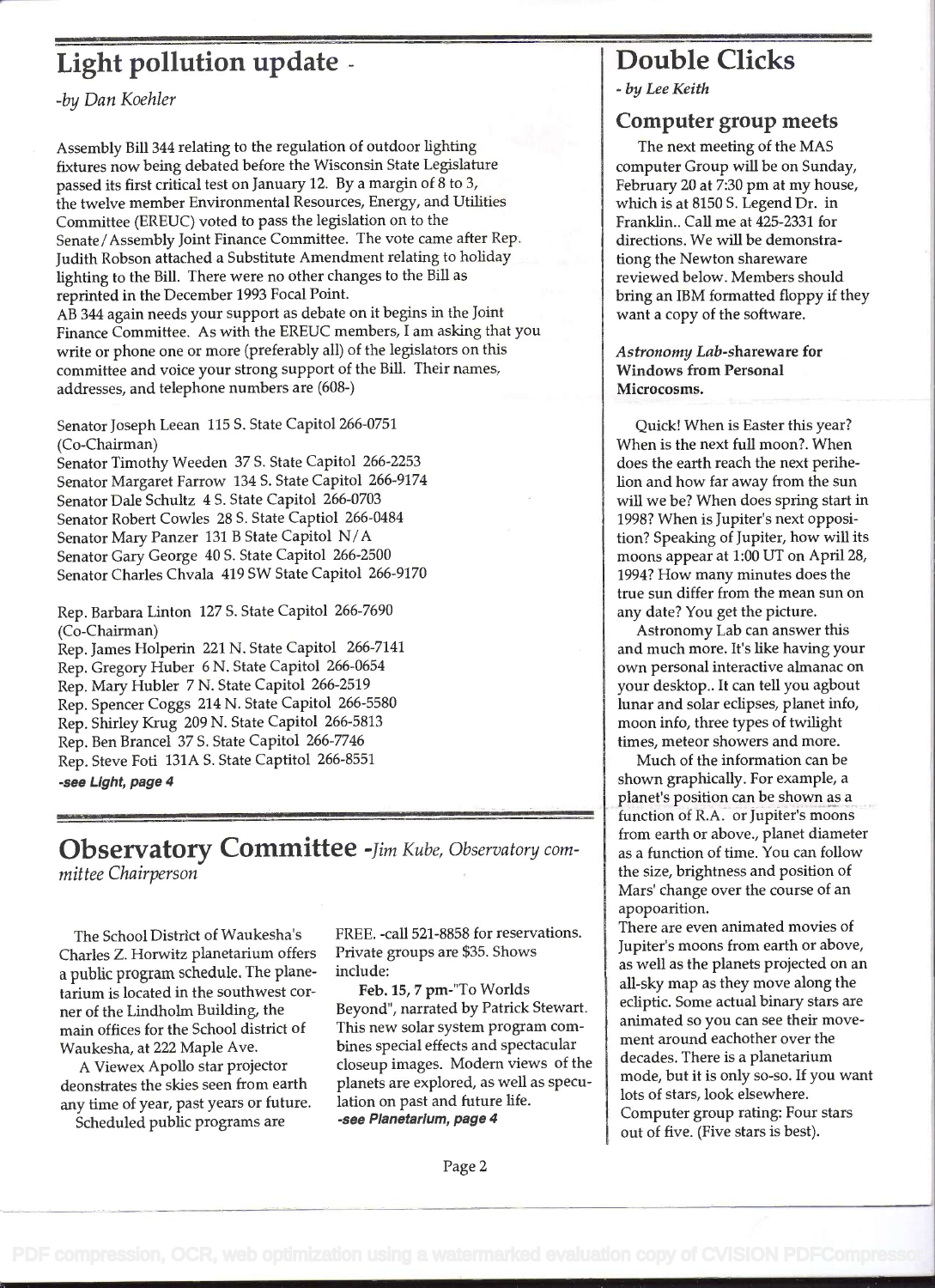#### NCRAL 1994 Convention

It's About Time! It's About Space! is the theme of the 48th convention of the North Central Region of the Astronomical League to be held Saturday, April 30, 1994. The event will be sponsored by the Southeastern Iowa Astronomy Club of Burlington, Iowa and held at the PZAZZ! Motor Inn and Conference Center, a Best Western motel, in Burlington.

The convention kicks off with a tour and observing party at the SIAC's John H. Witte Observatory, home of a recently restored 12-inch f/15 Clark refractor, on Friday evening, April 29. Saturday's activities begin with Keynote Speaker Carl Wenning of the Twin City Amateur Astronomers. Mr. Wenning is an Astronomy and Physics instructor at Illinois State University and will talk about today's amateur astronomers.

Dr. Raymond Anderson, Professor of Geology at the University of Iowa, will discuss his research in and around the Manson Meteor Crater in North Central Iowa after Saturday evening's dinner. The convention will also feature astrophoto and astro-trivia contests, displays, vendors, and paper sessions.

All M.A.S. members should have received information packets with registration forms in mid-January. If you didn't receive the mailing or have misplaced yours the convention organizers can be reached at:

NCRAL CONVENTION '94, 1901 South 10th Street, Burlington, IA 52601 I have extra registration materials as well. Call me at 414-662-2987. Anyone interested in organizing a car pooi or two (perhaps with early and late departure times) from the Milwaukee area? Call me if you're interested. Burlington is a 4 to 4-1/2 hour drive from Milwaukee. -Dan Koehier

#### Messier search and chili dump

What's a chili dump? How do I start (or finish) my Messier list? Find the answers on March 12th at dusk at the observatory. We're having a star party to help us get going on our lists. Lee Keith will have the Messier information and logs available at the February meeting. This party is a go, rain or shine. Bring a batch of chili, your own bowl(s) spoon and coffee cup. We will dump everyone's chili onto a large pot and keep it simmering all night. Toppings will be provided. Coffee and hot chocolate will be steaming

Tom Gill has volunteered to print a list of Messier objects which will be observable that night and a suggested order for finding them. We could use some volunteers to help get newer members started. Bring new or intersting equipment for show and tell

Dress appropriately. This is a night to observe if the weather cooperates. Porta-scopes will be available for those who don't have a scope. Bring binoculars, too. There is a Messier certificate for those as well. If it is clear, we'll stay all night or until everyone tires out. Questions? Call Wander Berner at 646-8229 or 691-2360. Berner would also like those with the MAS Equipment Tour videos to return them to the library.

#### Oxendorf's work featured in national magazine

M.A.S. member Eric Oxendorf recently photographed the world-renown Taliesin, the Spring Green, Wisconsin home of Frank Lloyd Wright for Historic Preservation magazine. He's a professional photographer and studio owner on Milwaukee's east side. Eric's photos accompanied an article in the magazine's November/December 1993 issue detailing the restoration of Taliesin now underway. A copy of this issue is in the M.A.S. historical files.

| Saturday Night<br>Keyholders |                                    |  |
|------------------------------|------------------------------------|--|
|                              | Feb. 12.  Wanda Berner             |  |
|                              | 64649229                           |  |
|                              | Feb. 19.  Paul Borchardt<br>zsedko |  |
|                              | Feb. 26Marty Brunet                |  |
|                              | 544-1342                           |  |
|                              | March 5 Fim Burrus<br>ASSISTA      |  |
|                              | March 12Greg Cieslak<br>529-0584   |  |
|                              | March 19Brian Gamere<br>9718.72 S  |  |

#### 1994 Membership rosters available

A newly formatted and up-to-date membership roster (dated January 1, 1994) is now ready for distribution. You may pick one up at the February 18 meeting. If you can't make it to the meeting and would like one mailed to you forward a selfaddressed stamped envelope (\$.52 postage) to me at W248 57040 Sugar Maple Drive, Waukesha, WI 53186.

#### For Sale:

Great Beginner's scope! Meade #4420 4.5 inch reflector, only a year and a half old. Includes German equitorial mount, tripod, 6x30 or 6x24 finderscopes (use whichever works best for you), Teirad, 25 mm eyepiece and 2x barlow. All this and the box the scope came in for only \$300. Call Andy Manning at 289-0242.

#### Adventures in Astronomy

is a class offered by UW Waukesha at the Observatory beginning March 30. Call Lee Keith at 425-2331 or Don Bracco at UW-Waukesha, 521-5460 for details. Space is limited.